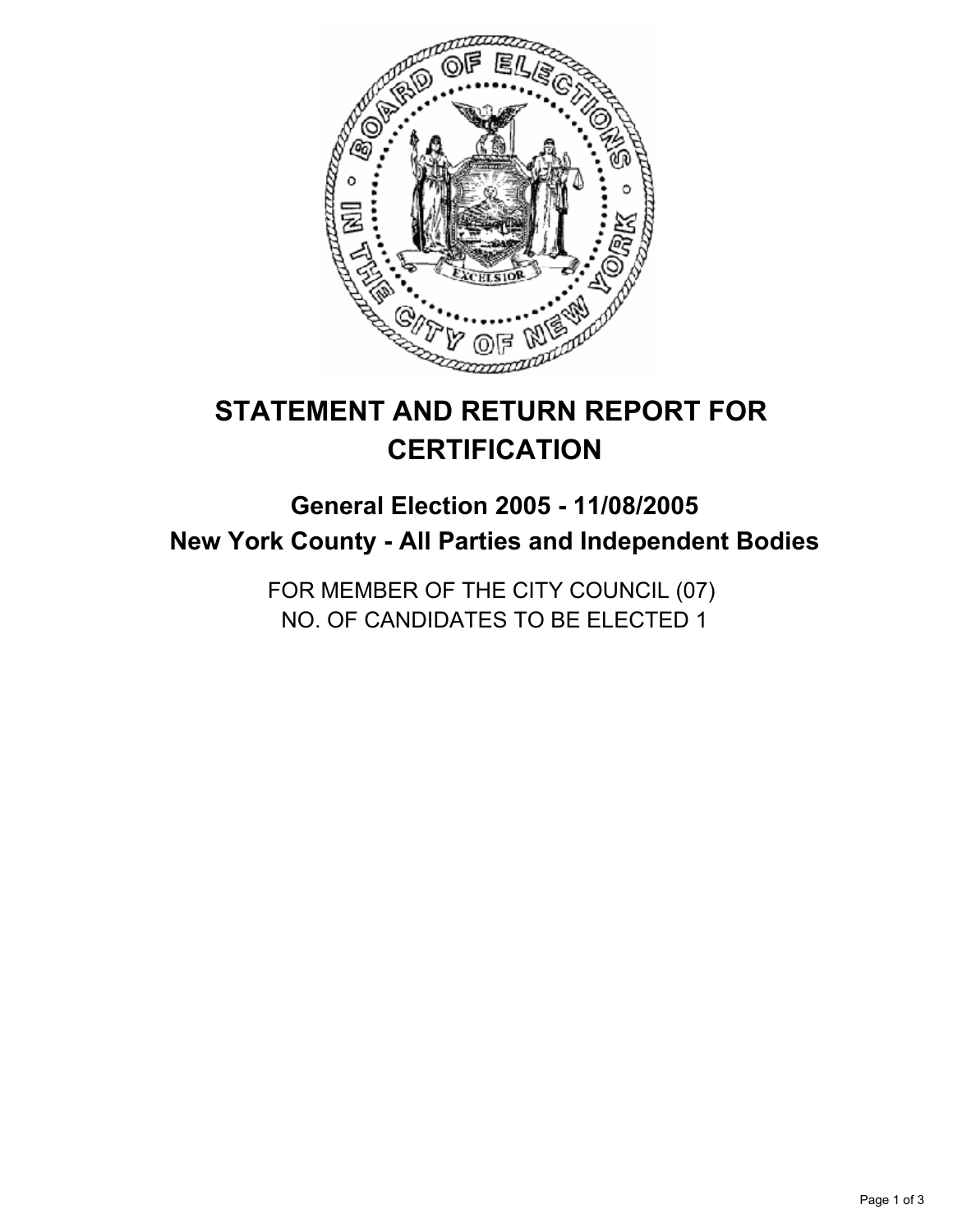

## **ASSEMBLY DISTRICT 69**

| 2,194<br><b>PUBLIC COUNTER</b>           |   |
|------------------------------------------|---|
| <b>EMERGENCY</b>                         | 0 |
| 26<br>ABSENTEE/MILITARY                  |   |
| 29<br><b>AFFIDAVIT</b>                   |   |
| 2,249<br><b>TOTAL BALLOTS</b>            |   |
| 107<br>MICHAEL PETELKA (REPUBLICAN)      |   |
| ROBERT JACKSON (DEMOCRATIC)<br>1,412     |   |
| ALLEN COX (INDEPENDENCE)<br>26           |   |
| ROBERT JACKSON (WORKING FAMILIES)<br>109 |   |
| 1,654<br><b>TOTAL VOTES</b>              |   |
| <b>UNRECORDED</b><br>595                 |   |

## **ASSEMBLY DISTRICT 70**

| <b>PUBLIC COUNTER</b>             | 9,064 |
|-----------------------------------|-------|
| <b>EMERGENCY</b>                  | 43    |
| ABSENTEE/MILITARY                 | 104   |
| <b>AFFIDAVIT</b>                  | 152   |
| <b>TOTAL BALLOTS</b>              | 9,363 |
| MICHAEL PETELKA (REPUBLICAN)      | 467   |
| ROBERT JACKSON (DEMOCRATIC)       | 5,573 |
| ALLEN COX (INDEPENDENCE)          | 191   |
| ROBERT JACKSON (WORKING FAMILIES) | 279   |
| <b>TOTAL VOTES</b>                | 6,510 |
| <b>UNRECORDED</b>                 | 2,853 |
|                                   |       |

#### **ASSEMBLY DISTRICT 71**

| PUBLIC COUNTER                    | 16,045 |
|-----------------------------------|--------|
| <b>EMERGENCY</b>                  | 69     |
| ABSENTEE/MILITARY                 | 225    |
| AFFIDAVIT                         | 238    |
| <b>TOTAL BALLOTS</b>              | 16,577 |
| MICHAEL PETELKA (REPUBLICAN)      | 1,303  |
| ROBERT JACKSON (DEMOCRATIC)       | 10,305 |
| ALLEN COX (INDEPENDENCE)          | 305    |
| ROBERT JACKSON (WORKING FAMILIES) | 759    |
| <b>TOTAL VOTES</b>                | 12,672 |
| <b>UNRECORDED</b>                 | 3.905  |

#### **ASSEMBLY DISTRICT 72**

| PUBLIC COUNTER                    | 1,411 |
|-----------------------------------|-------|
| <b>EMERGENCY</b>                  |       |
| ABSENTEE/MILITARY                 | 14    |
| <b>AFFIDAVIT</b>                  | 17    |
| <b>TOTAL BALLOTS</b>              | 1,442 |
| MICHAEL PETELKA (REPUBLICAN)      | 172   |
| ROBERT JACKSON (DEMOCRATIC)       | 883   |
| ALLEN COX (INDEPENDENCE)          | 10    |
| ROBERT JACKSON (WORKING FAMILIES) | 62    |
| <b>TOTAL VOTES</b>                | 1,127 |
| <b>UNRECORDED</b>                 | 315   |